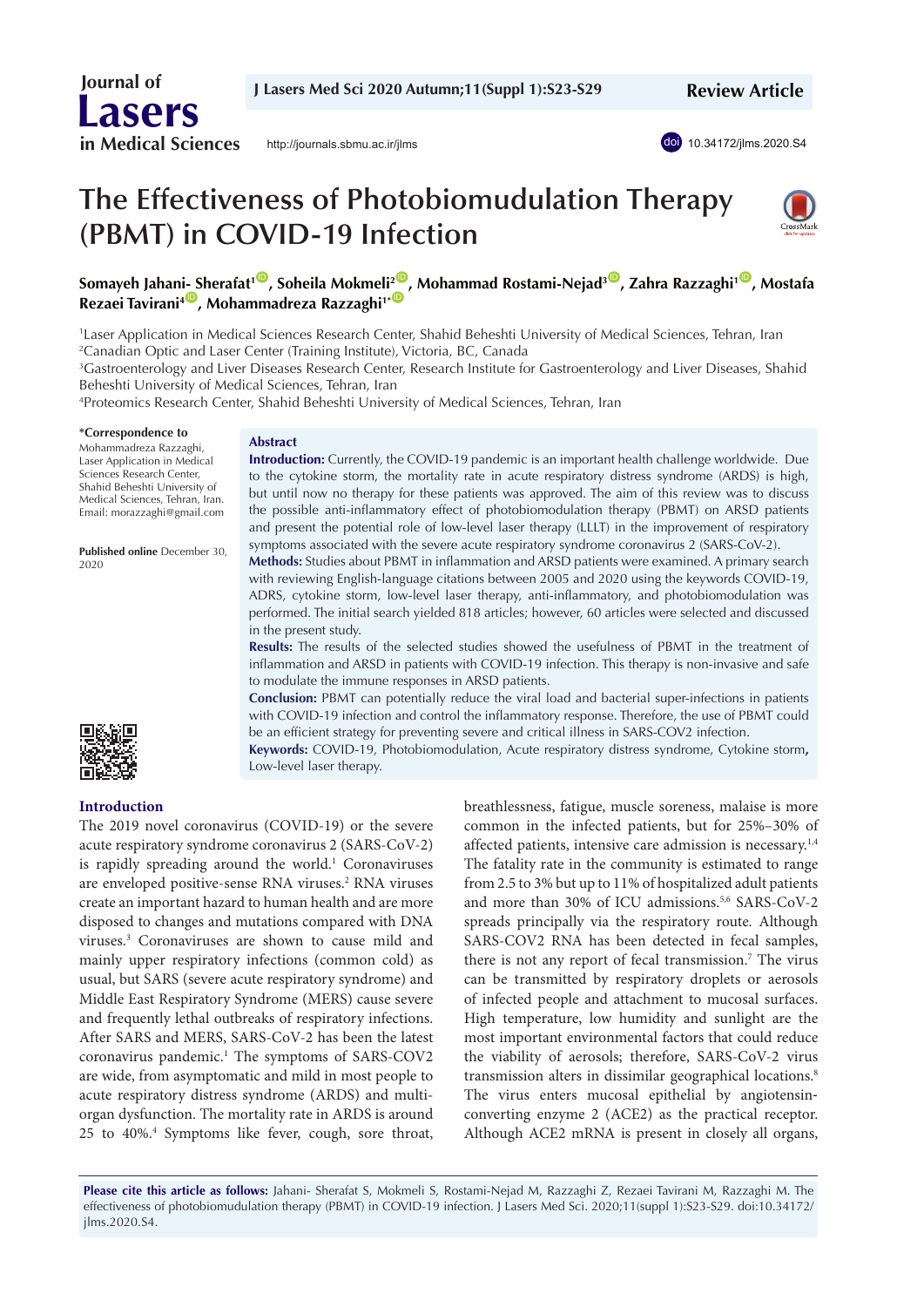its protein expression is expressed in vascular endothelial, renal, cardiovascular tissue, and the small intestine. Interesting findings have shown that lung alveolar epithelial cells and enterocytes of the small intestine have large surface expression of ACE2 protein.<sup>1,9</sup> The main target of SARS-COV-2 is not the respiratory system, as it has also tended to the digestive system, circulation system, urogenital system, and *central nervous system.7* 

All people are at risk to this novel virus even children and newborns, but the elderly and people with underlying diseases, such as acute renal insufficiency, hypertension, diabetes, and cardiovascular disease, are more at risk of severe infection.7,10 Despite extensive researches on coronavirus treatment, no specific antiviral treatment has been developed. Supportive and symptomatic treatment is essential for patients, but in patients with acute respiratory symptoms, hospitalization and provision of oxygen is necessary.1

Photobiomodulation therapy (PBMT), also known as cold laser therapy, low-level laser therapy (LLLT), biostimulatory laser therapy, etc. is a kind of laser therapy, which uses visible light, near-infrared light in the range of 450–1000 nm, and acts by the photochemical reaction in cells.11 The experimental studies showed that PBMT stimulated mitochondria and produced signaling molecules such as ATP, cyclic AMP, NO and ROS and therefore could upregulate oxidative stress in cells and have an antioxidant effect.<sup>12</sup> PBMT is applied to reduce pain, inflammation or edema and accelerate tissue repair.13,14 Also, there are several published reports about the satisfactory results of PBMT in combination with other conventional therapies in pneumonia and other respiratory disorders, which have similar symptoms to COVID-19 in the moderate and severe stage of disease.<sup>15-20</sup>

Therefore, in this review, we discussed the possible anti-inflammatory effect of PBMT on ARSD patients and presented the potential role of PBMT in the improvement of respiratory symptoms associated with SARS-COV2 by reviewing the published studies in this field.

## **Materials and Methods**

Searches were performed in PubMed, Medline and Google Scholar for articles published in English and other bibliographic references from 2005 to 2020, and the following websites were searched: the WHO, CDC (Centers for Disease Control and Prevention), and NICE (National Institute for Health and Clinical Excellence, <https://www.nice.org.uk/>). The following keywords, alone or in combination, were also searched: "COVID-19," "ARDS," "cytokine storm," "low-level laser therapy," "antiinflammatory," and "photobiomodulation". Numerous studies regarding the SARS-COV-2 were published in 2020, and on the basis of the study scope, we categorized all papers into major categories including coronavirus pathology and cytokine cascade, PBMT and PBMT in pneumonia or ARDS. We found more than eight hundred published articles in the field of PBMT and COVID19, but 60 articles were selected and discussed in the present study.

**SARS-CoV-2 Pathogenesis and Inflammatory Cascade** The clinical features of COVID-19 are wide from asymptomatic to ADRS and multi-organ dysfunction (Table 1).21, 22 In recent studies, lymphopenia and elevated inflammatory cytokines in most SARS-CoV-2 cases have been reported.23,24 It is a hypothesis that the activation of the apoptosis signaling pathway in lymphocytes in COVID-19 patients may lead to lymphopenia.25

 Critical clinical manifestations and mortality in coronavirus patients are mostly developed in the late stage of the disease and it is due to the hyperactive immune reactions during viral infection. The first line of defense against viral infection is innate immune response stimulated by reactive oxygen species, secretion of primary cytokines and chemokines such as proinflammatory interleukins (IL1B, IL6), interferon (IFN), C-C Motif chemokine ligands (CCL2, CCL3, CCL5) and Nuclear Factor kappa-light-chain-enhancer of activated B cells (NF-kB) from epithelial cells, dendritic cells and macrophages.<sup>23</sup> Nevertheless, an extreme

#### **Table1. COVID-19 patient's symptoms and immune responses**

| <b>Classification</b>    | Asymptomatic                           | Mild                                                                             | Moderate                                                           | <b>Severe</b>                                                        | Critical                                                            | Ref. |
|--------------------------|----------------------------------------|----------------------------------------------------------------------------------|--------------------------------------------------------------------|----------------------------------------------------------------------|---------------------------------------------------------------------|------|
| <b>Clinical symptoms</b> | Without clinical<br>symptoms and signs | Acute upper respiratory<br>tract infection <sup>a</sup> or<br>digestive symptoms | Pneumonia, no obvious<br>hypoxemia with CT<br>lesions <sup>b</sup> | Pneumonia with<br>hypoxemia <sup>c</sup> with CT<br>lesions          | ARDS and multi-organ<br>dysfunction <sup>d</sup> with CT<br>lesions | (21) |
| Percentage               | 20%                                    | 60%                                                                              |                                                                    | $10 - 20%$                                                           |                                                                     |      |
| Cytokines ↑              | normal                                 | Moderate                                                                         | Moderate                                                           | proinflammatory<br>cytokine <sup>e</sup> in plasma,<br>IFN-y, GM-CSF | higher proinflammatory<br>cytokine, especially in<br>IL-6 levels    | (23) |

Abbreviations: ARDS, acute respiratory distress syndrome; GM-CSF, Granulocyte-macrophage colony-stimulating factor; IFN-γ, *Interferon gamma.*

a Acute upper respiratory tract infection Symptoms: fever, fatigue, myalgia, cough, sore throat, runny nose, sneezing.

**b CT** lesions: Studies showed, CT findings are more acceptable method in patients with no typically symptoms of COVID-19 disease.

c Hypoxemia: SpO2 < 92%.

d Multi-organ dysfunction: encephalopathy, myocardial injury, heart failure, coagulation dysfunction and acute kidney injury.

e Proinflammatory cytokine: interleukin (IL)-6, IL-10, granulocyte-colony stimulating factor (G-CSF), monocyte chemoattractant protein 1 (MCP1), macrophage inflammatory protein (MIP)1 $\alpha$ , and tumor necrosis factor (TNF)- $\alpha$ .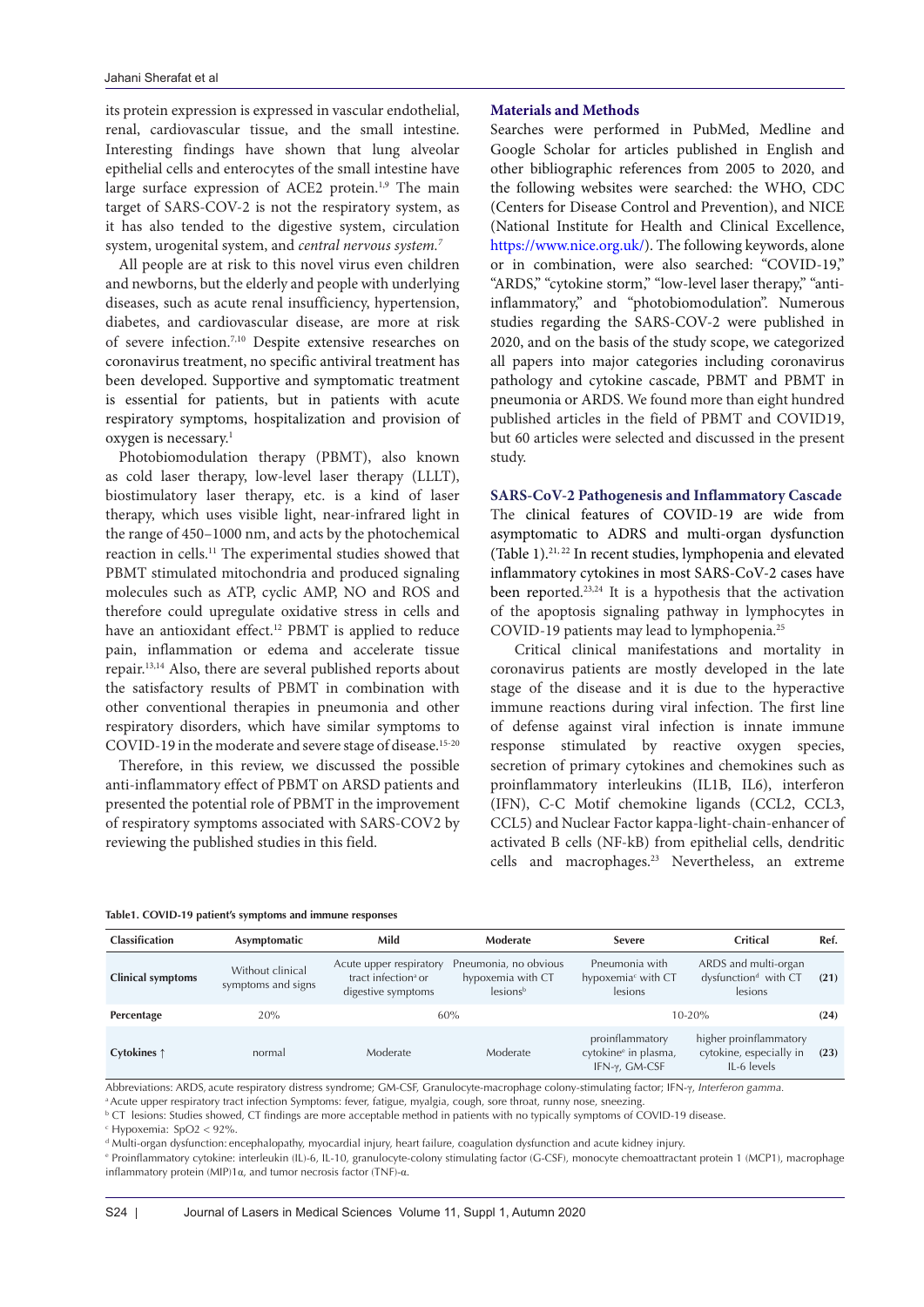rise in proinflammatory cytokines and chemokines like IL2, IL7, IL10, granulocyte-colony stimulating factor (GCSF), Interferon-gamma-induced protein 10 (IP10), monocyte chemoattractant protein 1 (MCP1), macrophage inflammatory protein-1 alpha (MIP1A), Tumor Necrosis Factor alpha (TNFα), is associated with illness progression in patients with severe COVID-19.23 Afterwards, activation of NF-kB stimulates more proinflammatory cytokine production and induces apoptosis and necroptosis in severe infection. All of these signaling events may lead to increased cellular death, hyperinflammation, and the cytokine storm and eventually make multi-organ disorder (Figure 1).<sup>23-26</sup> Therefore, efficaciously suppressing the cytokine storm is a key way to prevent the deterioration of patients with COVID-19 infection.

## **Prevention and Treatment**

Treatment is essential support and depends on the illness grouping and the variation of symptoms.24 Stringent quarantine is necessary to prevent the transmission of the virus to others in all groups. All patients should be isolated at home and fully briefed about the risk markers for the prevention of this infectious disease.<sup>27</sup> The standard supports are necessary to dehydration and malnutrition.<sup>28</sup> Fever, cough and oxygen saturation should be controlled. Antibiotics should be prescribed in confirmed cases for the prevention of secondary bacterial infections.1,29 In hypoxic patients, the provision of oxygen is essential, depending on the patient's condition by a face mask or invasive/noninvasive ventilators. Antiviral drugs such as favipiravir, ribavirin, lopinavir, ritonavir are used based on the experience with SARS and MERS. However,



**Figure 1.** Cytokine Storm in Response to COVID-19**.** The SARS-COV2 attaches to lung epithelial cells and alveolar macrophages by the angiotensin-converting enzyme (ACE2). ACE2 downregulation and the loss of ACE2 from the endothelium enhance inflammation and vascular permeability by the induction of ROS and TNF-α. Pro-inflammatory cytokine and chemokine activated more neutrophils and macrophages and activated T-cell and excessive immune response and started the cytokine storm. Eventually these events may damage to the respiratory system and advance the disease towards ARDS or multi-organ dysfunction.

currently, there is no evidence to support specific drug treatment against COVID-19.27,29

Against COVID-19 infection, some hypothetical treatment strategies are recommended for cytokine storm suppression and the usage of some mediators for inhibited inflammation, such as Corticosteroid therapies, *IL-1* family antagonists, *IL-6* antagonists, *TNF* blockers, IFN*αβ* inhibitors, ulinastatin (a natural anti-inflammatory substance in the body). Some drugs like baricitinib and ruxolitinib are powerful anti-inflammatories that inhibit the JAK–STAT signaling pathway and are approved for rheumatoid arthritis and myelofibrosis. The JAK-STAT signaling can activate STATs, which can attach to DNA and permit the transcription of genes involved in immune cell division, survival, activation and recruitment. Baricitinib and ruxolitinib inhibit the consequences of the elevated levels of cytokines.23,30 In addition, blood purification treatments by dialysis or improved vascular permeability with drugs could reduce the occurrence of a cytokine storm.23 Since many mortality rates in most cases are due to ARDS and cytokine storm, all suggested methods help patients balance the immune responses. Recently, PBMT and the use of X-ray radiation that is less than the maximum annual radiation dose have been suggested for the treatment of pneumonia associated with SARS-COV2. 31,32

## **Use of PBMT in Pneumonia Patients**

PBMT involves the use of wavelengths of light energy (450–1000 nm) in medicine, and apply low-level light on the surface of the skin for the treatment of some medical disorders like inflammation, pain management and the tissue healing process by altering cellular function.33 PBMT has been approved in several medical administrations and professional societies such as the World Association of Laser Therapy (WALT) and the North American Association for Photobiomodulation Therapy (NAALT). Laser therapy has been suggested for several chronic diseases and approved by the FDA to put the brakes on hair loss, pain management and decrease in fat accumulation.<sup>11</sup>

The first record of light therapy as a medical treatment returns to the time of Egyptian Pharaohs as shown by the inscriptions.<sup>34</sup> The documents showed sunlight was effective in reducing flu-related mortality and morbidity in 1918 when the H1N1 flu was pandemic.<sup>35</sup> Furthermore, natural or stimulated sunlight has a negative effect on the survival of various viruses, and viruses like influenza significantly lose their infectivity in the face of sunlight, as evidenced by research studies.<sup>8,36</sup>

In PBMT, the photon penetrates to the tissue, where it interacts with the intracellular biological molecules, and this starts a series of changes in cellular functions, including changes in cell membrane permeability and metabolism and it up-regulates antioxidant defenses and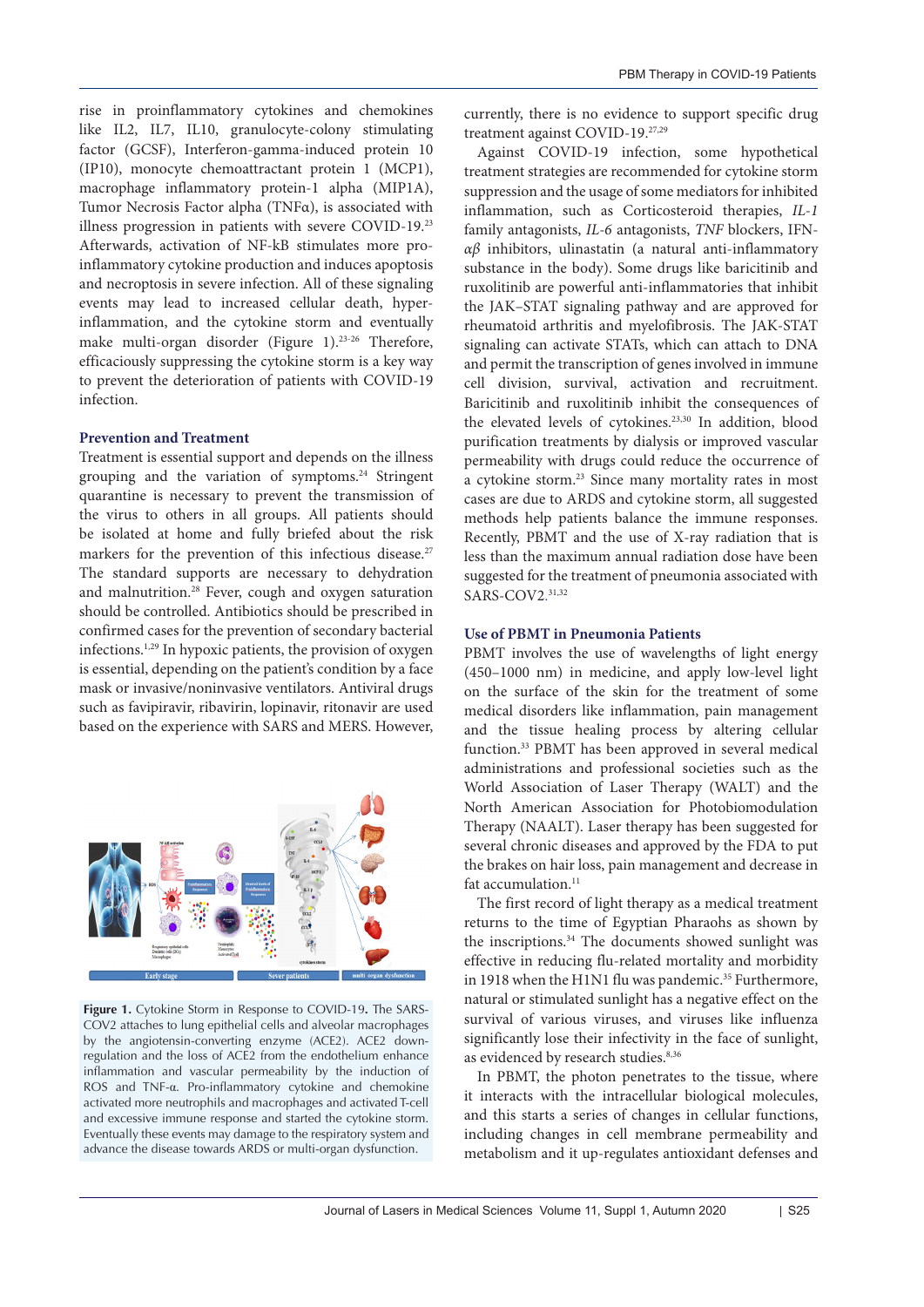decreases oxidative stress.<sup>37</sup> There are several hypotheses for the effects of PBMT on cellular functions. The first hypothesis refers to the cytochrome c oxidase, which takes place in near-infrared light. Another theory is that the photons separate nitric oxide from the enzyme and make an active NO and increase electron transportation, mitochondrial membrane potential and ATP production. The next hypothesis is related to light-sensitive ion channels which lead to the accumulation of calcium in cells. After the absorption of photons, several signaling pathways are activated using reactive oxygen species (ROS), cyclic AMP, NO and Ca<sup>2+</sup>, eventually leading to the stimulation of transcription factors. Activated transcription factors can increase gene expression and as a result, enhance protein synthesis and proliferation, anti-inflammatory signaling, anti-apoptotic proteins and antioxidant enzymes.12,38

The studies indicate that PBMT suppresses inflammation by reducing ROS and NO in oxidative stress conditions and decreasing NF-kB in pathological situations.12 Also, PMBT decreases pain related to inflammation by the reduction of prostaglandin E2 and pro-inflammatory cytokines such as IL-1, IL-6 and TNFα concentration.31

Furthermore, PMBT cleans inflammatory fragments from the damaged tissues and enhances blood flow by the cellular influx of neutrophils, oxidative stress, edema, and bleeding.<sup>39</sup>

Since 1978, the results of different studies have indicated that "PBMT could be used in respiratory tract diseases". Several experimental studies in humans and animals have demonstrated that PBMT potentially moderate lung inflammation, fibrosis, pneumonia, and acute respiratory disorders.40 PBMT therapy increases microcirculation, lymphatic drainage, cellular metabolism, healing promotion and tissue regeneration, thereby alleviating many acute and chronic conditions (Table 2). Therefore, PBMT has the possibility of suppressing ARDS, as a major reason for mortality in the COVID-19 pandemic.<sup>40</sup>

On the other hand, some studies have shown that monochromatic blue light (400–470 nm) has an antimicrobial effect on numerous bacterial and viral infections and therefore, the solicitation of this laser level could be effective in reducing super infection associated with respiratory viral infection like SARS-COV2 and reducing the virus load in patients.41-44 In a study by Shehatou et al., it was shown that *P. aeruginosa, S. aureus,* 

| Mohamed et al (15)            | 31 patients with chronic respiratory disorder                          | Acupuncture laser                     | $\bullet$                | Improvement in clinical symptoms                                                                                                                               |
|-------------------------------|------------------------------------------------------------------------|---------------------------------------|--------------------------|----------------------------------------------------------------------------------------------------------------------------------------------------------------|
| Lutai et al (17)              | Pneumonia in elderly patients                                          | infrared laser therapy                | $\bullet$                | Rehabilitation                                                                                                                                                 |
| Sayed et al (16)              | 30 COPD patients                                                       | <b>LLLT</b>                           | $\bullet$                | Clinical improvement                                                                                                                                           |
| Milojevic et al (18)          | 50 patients with asthma                                                | acupuncture                           | $\bullet$                | Improvement of all estimated lung function<br>parameters                                                                                                       |
| Suzuki et al (19)             | 30 COPD patients                                                       | acupuncture                           | $\bullet$                | Improvement in Borg scale                                                                                                                                      |
| Ailioaie et al (54)           | 98 children with moderate or severe asthma                             | acupuncture                           | $\bullet$                | Improvement in immunological and clinical<br>parameter                                                                                                         |
| Ostronosova et al (55)        | 466 patients (bronchial and asthma:BAni)                               | low-intensive laser<br>radiation      | $\bullet$<br>$\bullet$   | Improves a BA course<br>Reduction in the duration of hospitalization                                                                                           |
| Amirov et al (56)             | 142 patients with pneumonia                                            | low-energy laser with<br>drugs        | ٠<br>٠<br>$\bullet$      | Discount in cell membrane permeability<br>Increased blood iron chromium<br>Improvement of respiration function                                                 |
| Kochetov et al (57)           | 19 patients with acute pneumonia                                       | low-energy laser with<br>common drugs | $\bullet$<br>$\bullet$   | Discount of pain, cough heaviness in the chest<br>More rapid normalization of respiration function<br>Decreased hospitalization time.                          |
| Sigman et al (50, 51)         | 2 patients with Severe COVID-19 Pneumonia                              | PBM therapy                           | $\bullet$                | Increased in Oxygen saturation<br>CRP normalized<br>Pneumonia Severity Index improved from Class<br>V to Class II.                                             |
| Ambire et al (58)             | Rat (LPS-induced pulmonary inflammation)                               | LLLT                                  | $\bullet$                | Reduced the lung permeability                                                                                                                                  |
| da Silva et al (59)           | Wistar rats were exposed to formaldehyde 1%                            | LLT (660 nm, 12.86 J/<br>$cm2$ )      | $\bullet$<br>٠<br>٠<br>٠ | Reduced neutrophilic lung inflammation<br>Reduced myeloperoxidase activity<br>Reduced microvascular lung permeability<br>Alterations of inflammatory cytokines |
| de Lima et al (60)            | Rats with bronchial hyperresponsiveness<br>(BHR) and lung inflammation | LLT (660 nm, 7.5 J/cm <sup>2</sup> )  | $\bullet$                | Decreasing both $TNF-\alpha$ and $iNOS$<br>Control the lung's inflammatory reactions.                                                                          |
| da Cunha Moraes et<br>al (61) | COPD mice (animals exposed to cigarette<br>smoke)                      | Diode laser, 660 nm,<br>3 J/cm2)      | ٠<br>$\bullet$           | lessen inflammatory cells<br>Decreased proinflammatory cytokine in BAI<br>Decreased collagen displacement                                                      |
|                               |                                                                        |                                       |                          |                                                                                                                                                                |
|                               |                                                                        |                                       |                          |                                                                                                                                                                |

**Table 2.** Previews Studies on LLLT Effects on Respiratory Tract Diseases

**Author Patients/Animal Kind of Laser Therapy Results**

 $da$ al (61)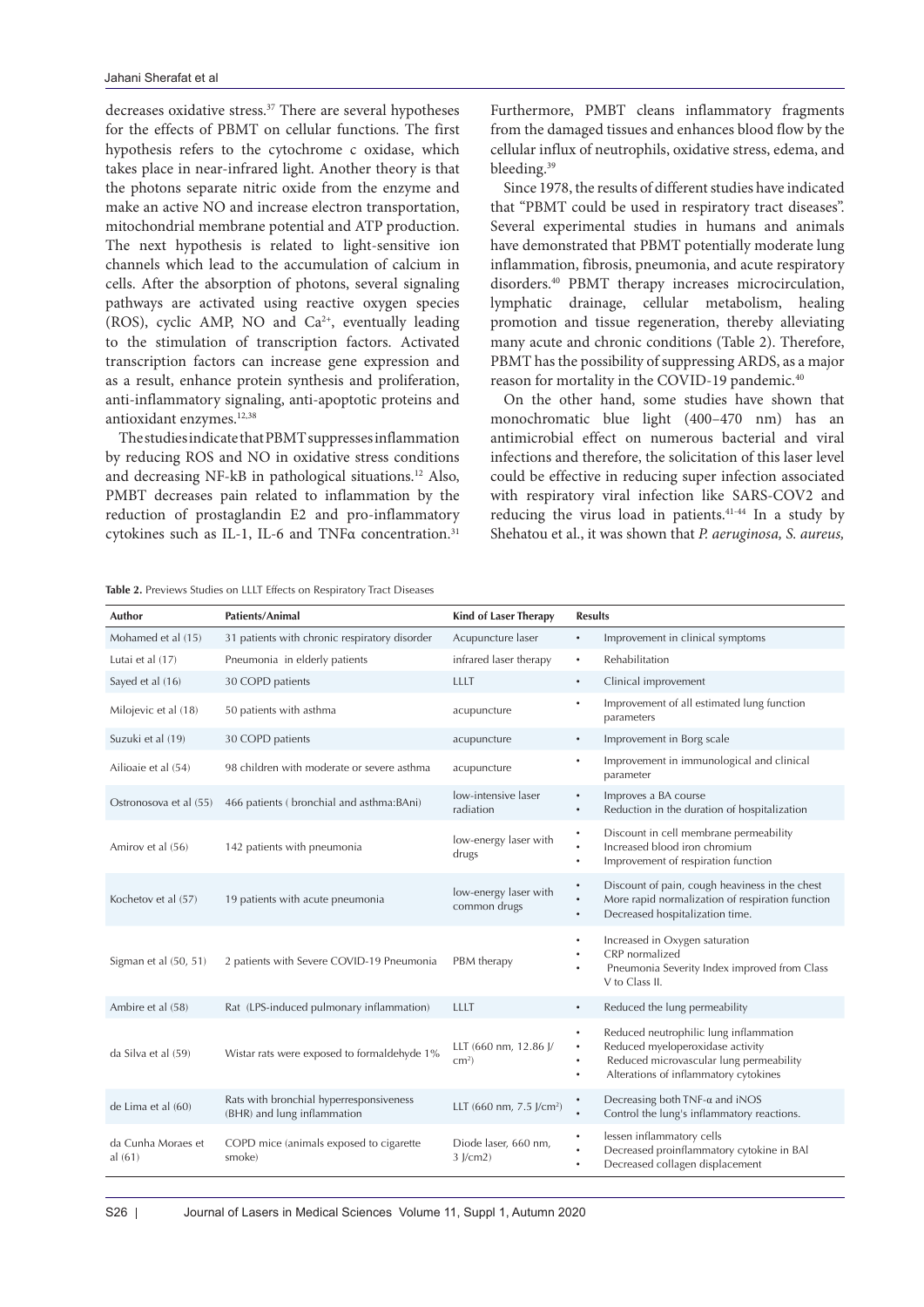*K. pneumoniae*, and *A. baumannii* as four important nosocomial bacterial infections were highly susceptible to monochromatic blue light.<sup>45</sup> Blue light in bacteria could block gene expression associated with DNA replication and cell division and the creation of free radicals like cytotoxic ROS and DNA mutation.46 Bacterial inhibitor doses have no significant effect on viability, function, and proliferation in mammalian cells.47

Several studies showed that PBMT was effective against viral infections.20 Lasers with different wavelengths can be valuable in viral infection. For example, green light lasers increased oxygenation in tissue and blue light used as photodynamic therapy (PDT). PDT is a two-stage action that syndicates light energy with a photosensitizer as a drug that considered to destroy cells after light stimulation. Treating these cells with PDT can also reduce the viral load and increase NO.

Lugongolo et al in 2017 showed that PBMT enhanced cell apoptosis in human immunodeficiency virus (HIV-1) infected cells but had no inhibitory effects on HIV-1 uninfected cells.48

In 2018, Lago et al demonstrated that a combination of PDT and PBMT was effective against herpes simplex in the nose wing region.<sup>49</sup> We should consider that PBMT is dose-response and acts according to the Arndt-Schulz dose curve which states that if the stimulus is too weak, no outcome is seen. An optimal dose leads to the best effect, while a higher dose inhibits the effects. Each wavelength has a specific effect on special treatment goals.<sup>50,51</sup>

## **PBMT in SARS-COV-2 Patients**

Two case reports have been published recently regarding the PBMT application on COVID 19 infection. The first was a 57-year-old man and the second was a 32-yearold woman, being morbidly obese, and both had severe COVID-19 infection with pneumonia. In these cases, SARS-CoV-2 had been confirmed by real-time PCR of the nasopharyngeal swab. The chest X-ray and clinical observation (SpO2 of 80%, oxygen requirements and blood tests) demonstrated lung involvement. Both patients received four once-daily PBMT (LLLT) sessions with 808 and 905 nm laser beams and were successfully treated (SpO2 increased to 97%–100%, oxygen requirement decreased and the pneumonia severity index improved from class V to Class II CRP normalized).<sup>52, 53</sup>

Although there have been just two studies reporting satisfactory effects of PBMT on patients with SARS-COV2 infection until now, more studies and clinical trials to estimate the clear effect of laser therapy are required.

### **Conclusion**

The COVID-19 pandemic is a recent major pandemic challenge in the world. High virus titer and the subsequent cytokine storm due to strong inflammatory cytokine and chemokine responses and ARDS are the most important complications with high mortality,

especially in immunosuppressed patients and those with underlying diseases, during SARS-CoV2 infection. There are no approved drugs or vaccines, so most attention is given to supportive care and the prevention of severe cases. Considering the experiences of SARS and MERS treatment, the controlled inflammatory response and the reduced viral load are efficient strategies to prevent severe and critical illness in SARS-COV2 infection. Evidence supports PBMT as a natural, non-invasive and safe method for modulating the immune responses at multiple levels and stimulating tissue healing. PBMT can potentially reduce the viral load and bacterial super-infections in patients with COVID-19 infections.<sup>20,51</sup> However, there are not sufficient research studies regarding the effects of PBMT and COVID-19 disease. The application of PBMT at clinical stages needs different clinical trials to approve its effects on SARS-COV2 infection and the reduction of lung inflammation or pneumonia.

#### **References**

- 1. Singhal T. A review of Coronavirus disease-2019 (COVID-19). *Indian J Pediatr*. 2020;87(4): 281-286. doi: 10.1007/s12098-020-03263-6.
- 2. Fehr AR, Perlman S. Coronaviruses: An overview of their replication and pathogenesis. In: Maier HJ, Bickerton E, Britton P, editors. Coronaviruses: Methods and protocols. New York: Springer; 2015. p. 1-23. doi: 10.1007/978-1- 4939-2438-7\_1.
- 3. Zhao Z, Li H, Wu X, Zhong Y, Zhang K, Zhang YP, et al. Moderate mutation rate in the SARS coronavirus genome and its implications. *BMC Evol Biol*. 2004;4:21. doi: 10.1186/1471-2148-4-21.
- 4. Chaibakhsh S, Pourhoseingholi A, Vahedi M. Global incidence and mortality rate of COVID-19; special focus on Iran, Italy and China. *Arch Iran Med*. 2020;23(7):455- 461. doi: 10.34172/aim.2020.42.
- 5. Nikpouraghdam M, Jalali Farahani A, Alishiri GH, Heydari S, Ebrahimnia M, Samadinia H, et al. Epidemiological characteristics of coronavirus disease 2019 (COVID-19) patients in IRAN: A single center study. *J Clin Virol*. 2020;127:104378. doi:10.1016/j.jcv.2020.104378.
- 6. Russell CD, Millar JE, Baillie JK. Clinical evidence does not support corticosteroid treatment for 2019-nCoV lung injury. *Lancet*. 2020;395:473-5. doi: 10.1016/S0140- 6736(20)30317-2.
- 7. Zhang Y, Geng X, Tan Y , Li Q , Xu C , Xu J, et al. New understanding of the damage of SARS-CoV-2 infection outside the respiratory system. *Biomed Pharmacother*. 2020;127:110195. doi: 10.1016/j.biopha.2020.110195.
- 8. Jayaweera M, Perera H, Gunawardana B, Manatunge J. Transmission of COVID-19 virus by droplets and aerosols: A critical review on the unresolved dichotomy. *Environ Res*. 2020;188:109819. doi: 10.1016/j.envres.2020.109819.
- 9. Hamming I, Timens W, Bulthuis MLC, Lely AT, Navis GJ, van Goor H. Tissue distribution of ACE2 protein, the functional receptor for SARS coronavirus. A first step in understanding SARS pathogenesis. *J Pathol*. 2004;203(2):631-637. doi: 10.1002/path.1570.
- 10. Wang L, He W, Yu X, Hu D, Bao M, Liu H, et al. Coronavirus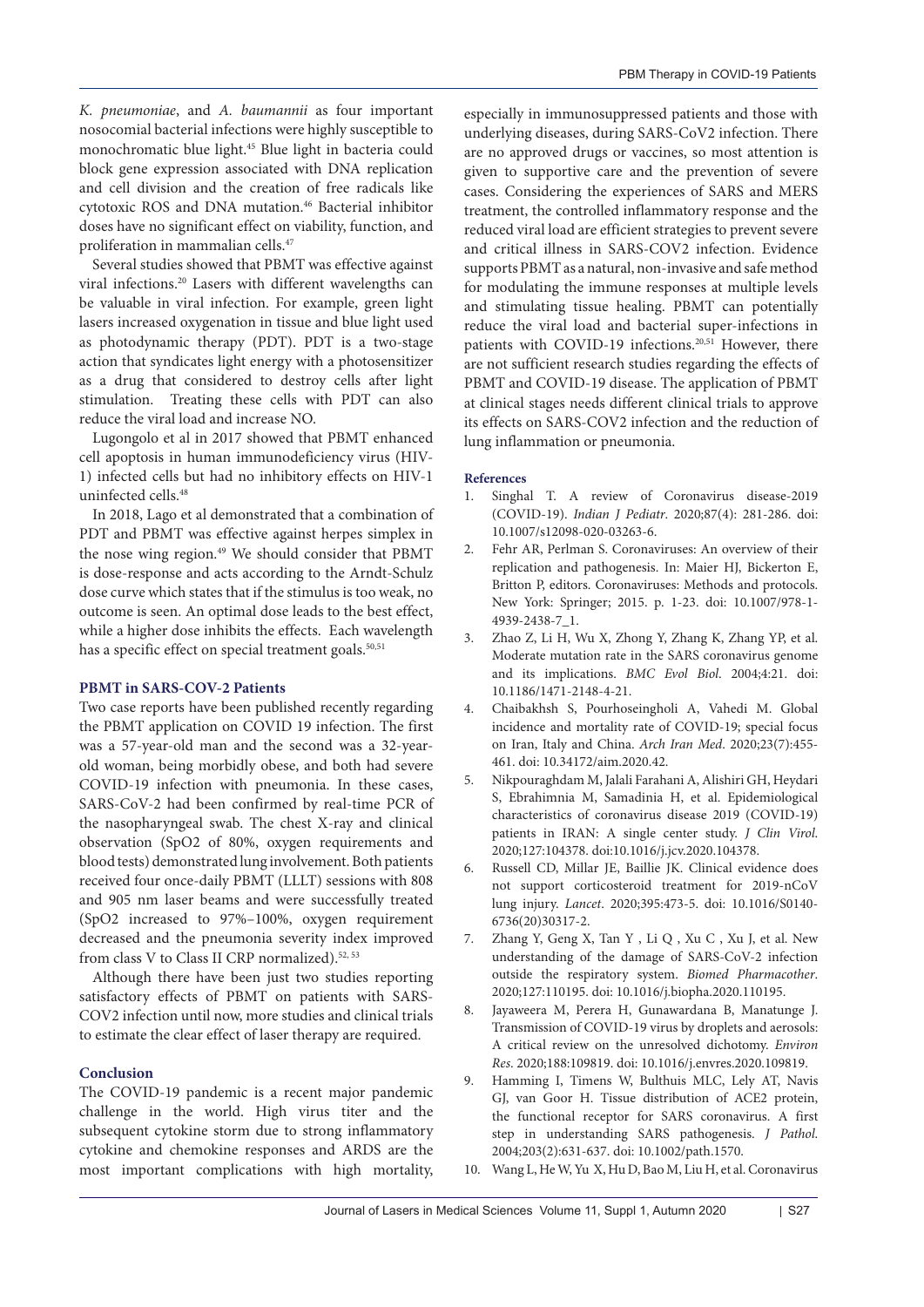disease 2019 in elderly patients: Characteristics and prognostic factors based on 4-week follow-up. *J Infect*. 2020;80(6):639-645. doi: 10.1016/j.jinf.2020.03.019.

- 11. Hamblin MR. Photobiomodulation or low-level laser therapy. *J Biophotonics*. 2016;9(11-12): 1122-1124. doi:10.1002/jbio.201670113.
- 12. de Freitas LF, Hamblin MR. Proposed mechanisms of photobiomodulation or low-level light therapy. *IEEE J Sel Top Quantum Electron*. 2016;22(3):7000417. doi:10.1109/ JSTQE.2016.2561201.
- 13. Cotler HB, Chow RT, Hamblin MR, Carroll J. The use of low level laser therapy (LLLT) for musculoskeletal pain. *MOJ Orthop Rheumatol*. 2015;2(5):00068. doi:10.15406/ mojor.2015.02.00068.
- 14. Bjordal JM, Lopes-Martins RA, Joensen J, Iversen VV. The anti-inflammatory mechanism of low level laser therapy and its relevance for clinical use in physiotherapy. *Phys Ther Rev*. 2010;15(4):286-293. doi: 10.1179/1743288X10Y.0000000001.
- 15. Mohamed AR, Shaban MM. Role of laser acupuncture in chronic respiratory diseases. *Egypt J Chest Dis Tuberc*. 2014;63(4):1065-1070. doi: 10.1016/j.ejcdt.2014.06.012.
- 16. Sayed MA, El-Sherif RM, Mohamed AR, El-Sherif AA. Low-level laser therapy in chronic obstructive lung disease. *Egypt J Bronchol*. 2018;12(3):317-322. doi: 10.4103/ejb. ejb\_110\_17.
- 17. Lutai AV, Egorova LA, Shutemova EA. [Laser therapy of elderly patients with pneumonia]. *Vopr Kurortol Fizioter Lech Fiz Kult*. 2001;3:15-18. [Russian].
- 18. Milojevic M., Kuruc V. [Low power laser biostimulation in the treatment of bronchial asthma]. *Med Pregl*. 2003;56(9- 10):413-418. [Serbian].
- 19. Suzuki M, Namura K, Ohno Y, Tanaka H, Egawa M, Yokoyama Y, et al*.* The effect of acupuncture in the treatment of chronic obstructive pulmonary disease. *J Altern Complement Med.* 2008;14(9):1097-1105. doi: 10.1089/acm.2007.0786.
- 20. Fekrazad R. Photobiomodulation and antiviral photodynamic therapy as a possible novel approach in COVID-19 management. *Photobiomodul Photomed Laser Surg*. 2020;38(5):255-257. doi: 10.1089/photob.2020.4868.
- 21. Wang D, Hu B, Hu C, Zhu F, Liu X, Zhang J, et al. Clinical characteristics of 138 hospitalized patients with 2019 novel coronavirus-infected pneumonia in Wuhan, China. *JAMA*. 2020;323(11):1061-9. doi: 10.1001/jama.2020.1585.
- 22. Chen N, Zhou M, Dong X, Qu J, Gong F, Han Y, et al., Epidemiological and clinical characteristics of 99 cases of 2019 novel coronavirus pneumonia in Wuhan, China: a descriptive study. *Lancet*. 2020;395(10223):507-513. doi: 10.1016/S0140-6736(20)30211-7.
- 23. Ye Q, Wang B, Mao J. The pathogenesis and treatment of the `Cytokine Storm' in COVID-19. *J Infect*. 2020;80(6):607- 613. doi: 10.1016/j.jinf.2020.03.037.
- 24. Azkur AK, Akdis M, Azkur D, Sokolowska M, van de Veen W, Brüggen MC, et al. Immune response to SARS-CoV-2 and mechanisms of immunopathological changes in COVID-19. *Allergy*. 2020;75(7):1564-1581. doi: 10.1111/ all.14364.
- 25. Xiong Y, Liu Y, Cao L, Wang D, Guo M, Jiang A, et al. Transcriptomic characteristics of bronchoalveolar lavage fluid and peripheral blood mononuclear cells in COVID-19

patients. *Emerg Microbes Infect*. 2020;9(1):761-770. doi: 10.1080/22221751.2020.1747363.

- 26. Chen AC, Arany PR, Huang YY, Tomkinson EM, Sharma SK, Kharkwal GB, et al. Low level laser therapy activates NF-kB via generation of reactive oxygen species in mouse embryonic fibroblasts. *PLoS One*. 2011;6(7):e22453. doi: 10.1371/journal.pone.0022453.
- 27. Jha AK, Kumar R, Goenka MK, Dayal VM. Emerging treatment and prevention strategies against COVID-19: A brief update. *J Digest Endosc*. 2020;11(1):69-72. doi: 10.1055/s-0040-1712547.
- 28. Bajwah S, Wilcock A, Towers R, Costantini M, Bausewein C, Simon ST, et al. Managing the supportive care needs of those affected by COVID-19. *Eur Respir J*. 2020;55:2000815. doi: 10.1183/13993003.00815-2020.
- 29. Chen ZM, Fu JF, Shu Q, Chen YH, Hua CZ, Li FB, et al. Diagnosis and treatment recommendations for pediatric respiratory infection caused by the 2019 novel coronavirus. *World J Pediatr*. 2020;16(3):240-246. doi: 10.1007/s12519- 020-00345-5.
- 30. Stebbing J, Phelan A, Griffin I, Tucker C, Oechsle O, Smith D, et al. COVID-19: combining antiviral and antiinflammatory treatments. *Lancet Infect Dis*. 2020;20(4):400- 402. doi: 10.1016/S1473-3099(20)30132-8.
- 31. Mokmeli S, Vetrici M. Low level laser therapy as a modality to attenuate cytokine storm at multiple levels, enhance recovery, and reduce the use of ventilators in COVID-19. *Can J Respir Ther*. 2020;56:25-31. doi: 10.29390/cjrt-2020- 015.
- 32. Ghadimi-Moghadam A, Haghani M, Bevelacqua JJ, Jafarzadeh A, Kaveh-Ahangar A, Mortazavi SMJ, et al. COVID-19 tragic pandemic: concerns over unintentional "directed accelerated evolution" of novel Coronavirus (SARS-CoV-2) and introducing a modified treatment method for ARDS. *J Biomed Phys Eng*. 2020;10(2):241-246. doi: 10.31661/jbpe.v0i0.2003-1085.
- 33. Chung H, Dai T, Sharma SK, Huang YY, Carroll JD, Hamblin MR. The nuts and bolts of low-level laser (light) therapy. *Ann Biomed Eng*. 2012;40(2):516-533 doi: 10.1007/ s10439-011-0454-7.
- 34. Alpert JS. The Jeremiah Metzger lecture: Jeremiah Metzger and the era of heliotherapy. *Trans Am Clin Climatol Assoc*. 2015;126:219-26.
- 35. Schuit M, Gardner S, Wood S, Bower K, Williams G, Freeburger D, et al. The influence of simulated sunlight on the inactivation of influenza virus in aerosols. *J Infect Dis*. 2020;221(3):372-378. doi: 10.1093/infdis/jiz582.
- 36. Hobday RA, Cason JW. The open-air treatment of pandemic influenza. *Am J Public Health*. 2009;99(Suppl 2):236-242. doi: 10.2105/AJPH.2008.134627.
- 37. Boras VV, Juras DV, Rogulj AA, Panduric DG, Verzak Z, Brailo V. Applications of low level laser therapy. In: Motamedi MH, ed. A Textbook of advanced oral and maxillofacial surgery. Rijecka, Croatia: InTech; 2013. p. 327-339. doi: 10.5772/52678.
- 38. Farivar S, Malekshahabi T, Shiari R. Biological effects of low level laser therapy. *J Lasers Med Sci*. 2014;5(2):58-62. doi: 10.22037/jlms.v5i2.5540.
- 39. Assis L, Moretti AIS, Abrahao TB, Cury V, Souza HP, Hamblin MR, et al. Low-level laser therapy (808 nm) reduces inflammatory response and oxidative stress in rat